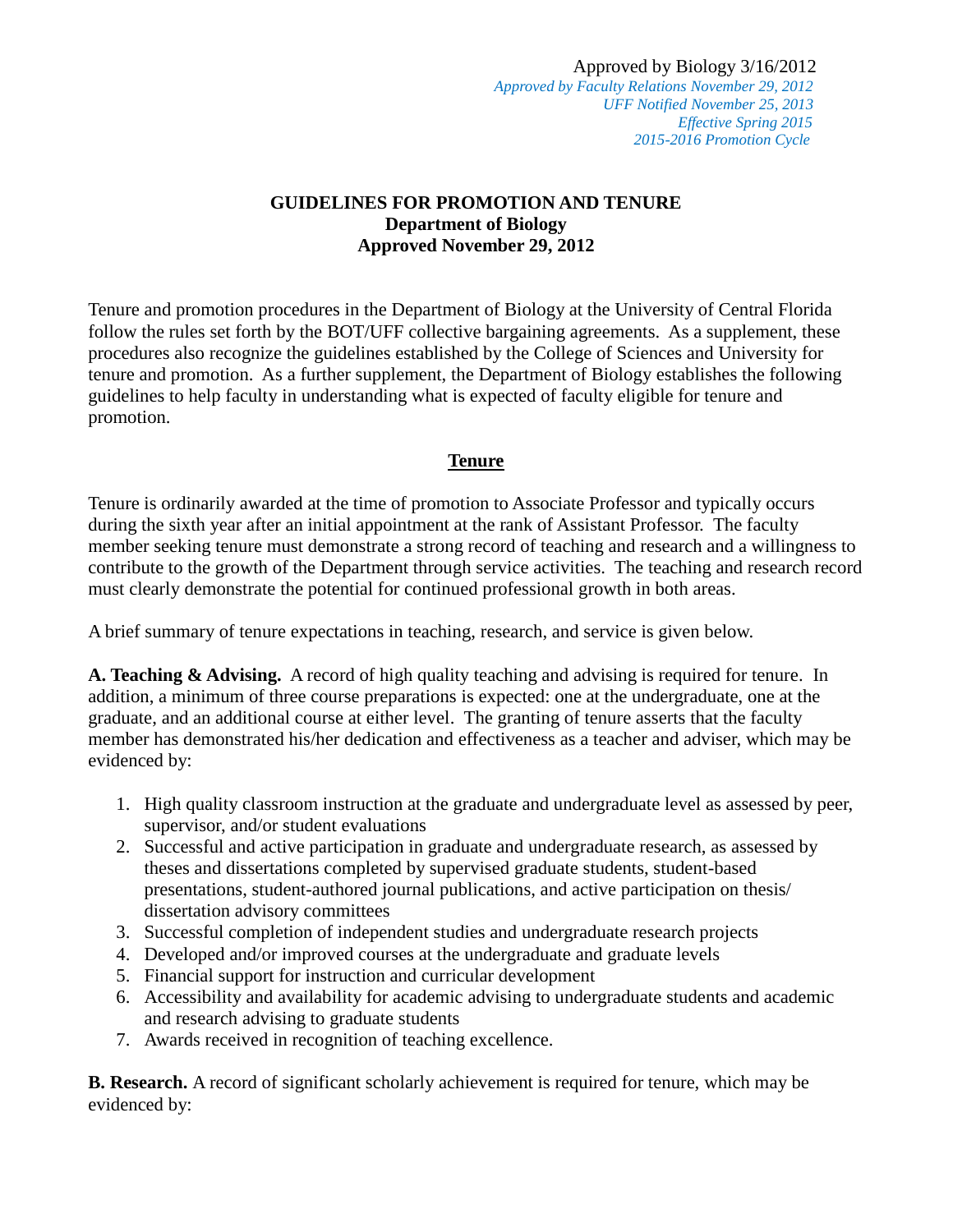- 1. Publications of approximately five significant peer-reviewed, ISI indexed, research articles based on research done at UCF. The department places greater emphasis on quality rather than quantity of published articles.
- 2. Scholarship that indicates a scientifically valid, high quality, and sustainable research program.
- 3. External funding (grants, contracts, awards, endowments, fellowships, etc.) at a level commensurate with research needs.
- 4. Approximately annual (or more often) presentations at national/international conferences.
- 5. A productive lab, as indicated by undergraduate and especially graduate students who have graduated (or are progressing towards graduation), published, and presented at national/international conferences.

**C. Service.** The Department of Biology expects that tenure-earning faculty serve on fewer committees than tenured faculty. However, a record of service at the Department, College, or University levels is expected, as well as external service, as evidenced by:

- 1. Active membership on department-, college-, or university-wide committees
- 2. External reviewer for journals and/or funding agencies

In addition, the following service activities may also be included but are not expected:

- 3. Membership on review panels for federal funding agencies (e.g., NSF, NIH, etc.)
- 4. Service to state, regional, national, or international scientific or professional societies
- 5. Other local or regional service (e.g., expertise or decision-support for policy makers, advisory boards, and K-12 schools, science fairs, etc.)

# **Tenure Appraisal Process**

The tenured faculty, the Department Chair, and the Dean of the College of Sciences will review all tenure-earning faculty annually. Normally this process occurs during the spring semester in accordance with University requirements. Evaluation formats include Cumulative Progress Evaluations (tenured faculty, Chair, and Dean) and Annual Performance (Merit) Evaluations (Chair). The Cumulative Progress Evaluations are particularly important as these reflect perceived progress toward earning tenure and provide a clear indication of strengths and weaknesses.

Consistent failure to achieve 'at expectation' or 'above expectation' evaluations in the areas of teaching, research and service may result in a terminal contract prior to the completion of the normal tenure earning period. It should also be made clear that outstanding annual merit evaluations do not guarantee tenure in and of themselves, although one might expect those individuals who are granted tenure to have achieved on the average excellent annual evaluations. Annual performance evaluations involve passing after-the-fact judgment on documented performance during a single academic year as a basis for the Chair's recommendations for salary increases in the upcoming year's contract. The Cumulative Progress Evaluation is a frank assessment of the tenure earning faculty member's progress toward tenure since hire at UCF and is weighed more heavily in the tenure evaluation process.

## **Promotion**

The departmental expectations for promotion are the demonstration of excellence in teaching, research, and service for a period sufficient to lead to confidence in continued excellent performance.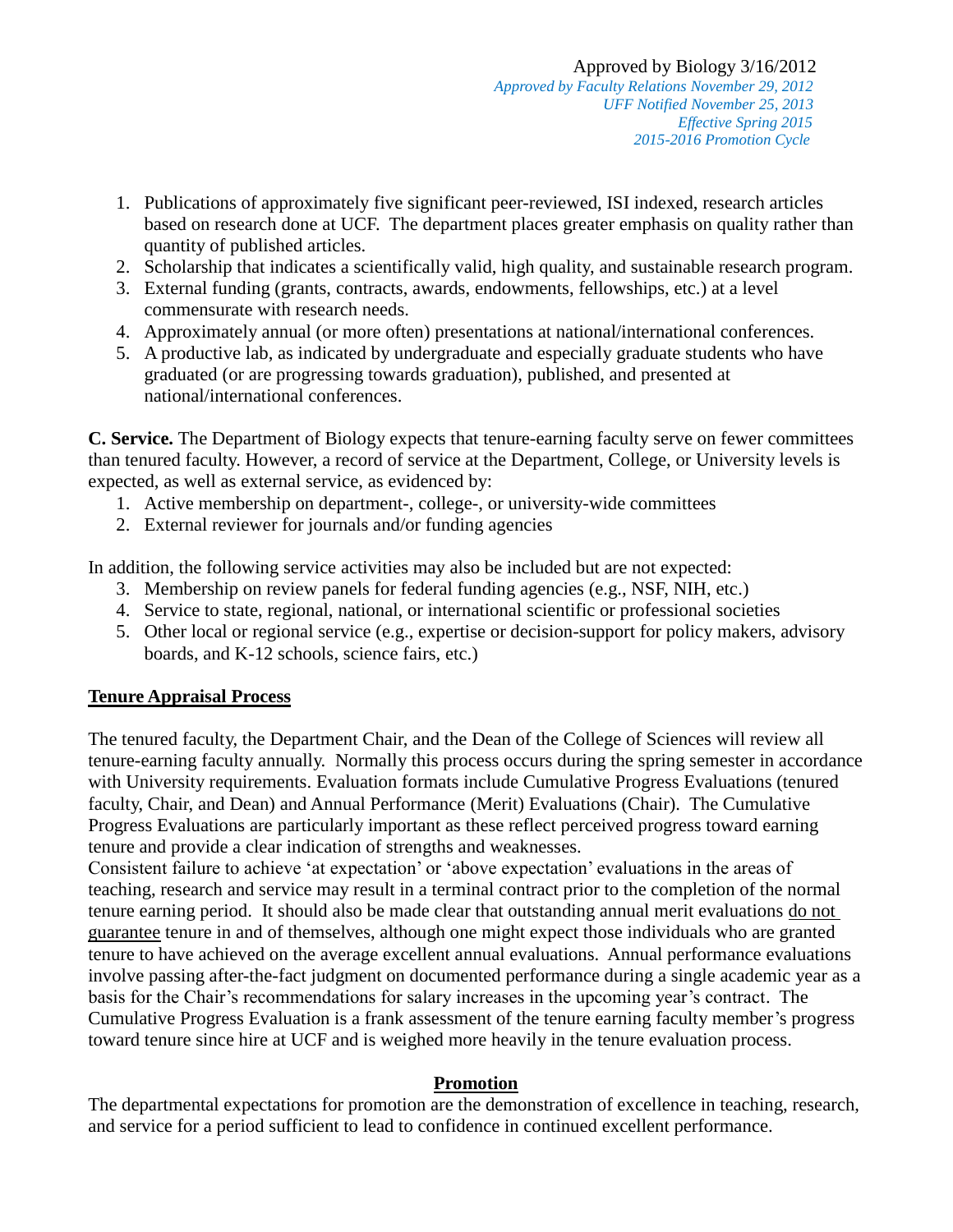*Approved by Faculty Relations November 29, 2012 UFF Notified November 25, 2013 Effective Spring 2015 2015-2016 Promotion Cycle*

### **A. To Associate Professor**

Normally promotion from Assistant Professor to Associate Professor will take place at the same time as the granting of tenure. Therefore, the guidelines for promotion to Associate Professor are the same as those for the awarding of tenure as previously discussed in this document, though the decisions for tenure and promotion are made separately.

### **B. To Professor**

The following criteria in the areas of teaching, research, and service are to serve as guidelines for promotion from Associate Professor to Professor.

- 1. **Teaching & Advising.** Requires a sustained record of dedicated effective teaching. Faculty at this level may demonstrate teaching success through:
	- a) Classroom instruction at the graduate and undergraduate level as assessed by peer, supervisor, and/or student evaluations
	- b) Chairing and serving on successful M.S. thesis and Ph.D. dissertation committees
	- c) Directing independent studies and undergraduate research projects
	- d) Developing courses and pedagogic materials at the undergraduate and graduate levels
	- e) Acquiring grants to support instruction and curricular development
	- f) Academic advising at the undergraduate and graduate levels
	- g) Receiving awards in recognition of teaching efforts at the college, university, and professional levels
- 2. **Research.** Requires a sustained record of an internationally recognized research program. This may be demonstrated through:
	- a) Publishing in journals judged to be high quality as determined by ISI impact factors.
	- b) Authoring or editing volumes of research in internationally significant publications
	- c) Having the importance of one's research recognized as indicated by citations from other researchers
	- d) Acquiring external funding (grants, contracts, awards, endowments, and fellowships) from competitive sources to support undergraduate, graduate, and postdoctoral research
	- e) Presenting invited or competitively selected research addresses at highly-visible (i.e., national and international) professional venues
	- f) Receiving awards in recognition of research efforts at the college, university, and professional level
- 3. **Service.** Requires that the faculty member provide valuable service and leadership to the department, college, and university; general community at the local or regional levels; and to the profession. This may be demonstrated through:
	- a) Chairing and/or functioning as a leading member of department-, college-, university- or SUS-wide committees
	- b) Mentoring junior faculty, instructors, and adjuncts in grantsmanship, teaching, research, and service